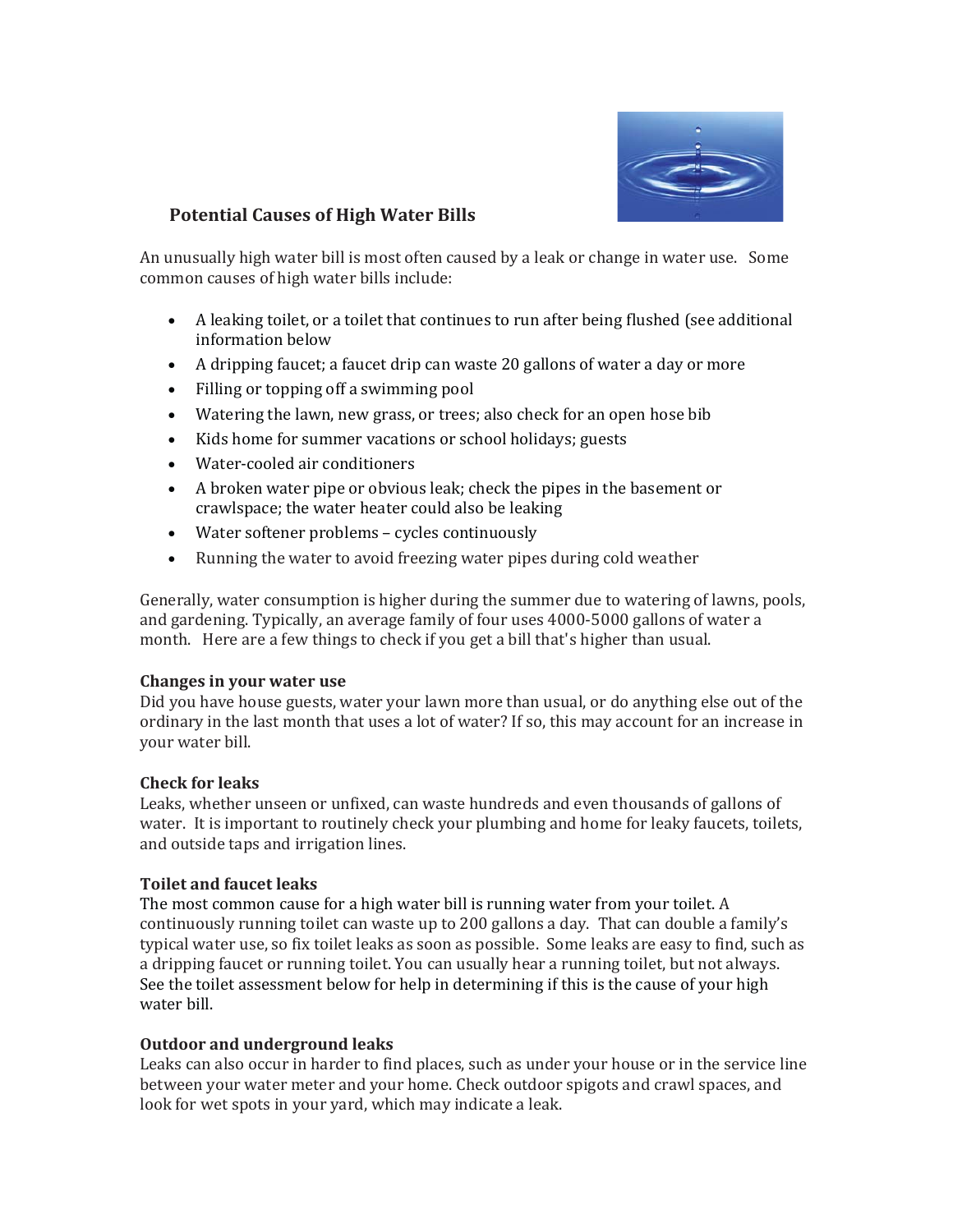# **DoǦItǦYourself Toilet Assessment**

First check for the most common leak: a deteriorated or defected flush valve (flapper) ball at the bottom of the toilet tank. If it does not make a tight seal water will leak into the toilet bowl. To check for this:

- Take the lid off of the tank behind the bowl, flush the toilet, then wait for it to fully refill.
- Put a few drops of dye or a colored dye tablet (available at some hardware stores) in the tank.
- Wait at least 20 minutes; longer if you suspect it is a small leak.
- If there is any color in the toilet bow, there is a leak.

The second most common type of leak has to do with an improperly adjusted or broken fill (ballcock) valve. To check for this take the lid off of the toilet tank, flush, and see if water is draining into the overflow tubes when the tank is full.

The following table shows the amount of water that can be lost (and billed to your account) for various size leaks.

| <b>Leak Size</b> |                              | <b>Gallons Per</b> | <b>Gallons Per</b>         | <b>Cubic Feet per</b> |
|------------------|------------------------------|--------------------|----------------------------|-----------------------|
|                  |                              | Day                | <b>Month</b>               | <b>Quarter</b>        |
|                  |                              |                    |                            |                       |
|                  | A dripping leak<br>consumes: | 15 gallons         | 450 gallons                | 180 Cubic<br>Feet     |
| m.               | A 1/32 in. leak<br>consumes: | 264 gallons        | 7,920 gallons              | 3,168 Cubic<br>feet   |
| m.               | A 1/16 in. leak<br>consumes: |                    | 943 gallons 28,300 gallons | 11,319 Cubic<br>Feet  |
|                  | A 1/8 in. leak               | 3,806              | 114,200                    | 45,681 Cubic          |
|                  | consumes:                    | gallons            | gallons                    | Feet                  |
|                  | A 1/4 in. leak               | 15,226             | 456,800                    | 182,721 Cubic         |
|                  | consumes:                    | gallons            | gallons                    | feet                  |
|                  | A 1/2 in. leak               | 60,900             | 1,827,000                  | 730,800 Cubic         |
|                  | consumes:                    | gallons            | gallons                    | Feet                  |

# **Irrigation Systems**

During the summer irrigation systems are a common source of high water use. Watering times generally double during the summer months compared to the winter. Automated irrigation systems should be checked regularly to be sure they are functioning properly and have no leaks or broken sprinkler heads. If a sprinkler valve sticks on, it could waste an extremely large quantity of water. The irrigation timer may not be programmed properly; i.e., sprinklers are watering too often and/or for too long. Reprogramming may be necessary if the power has been off.